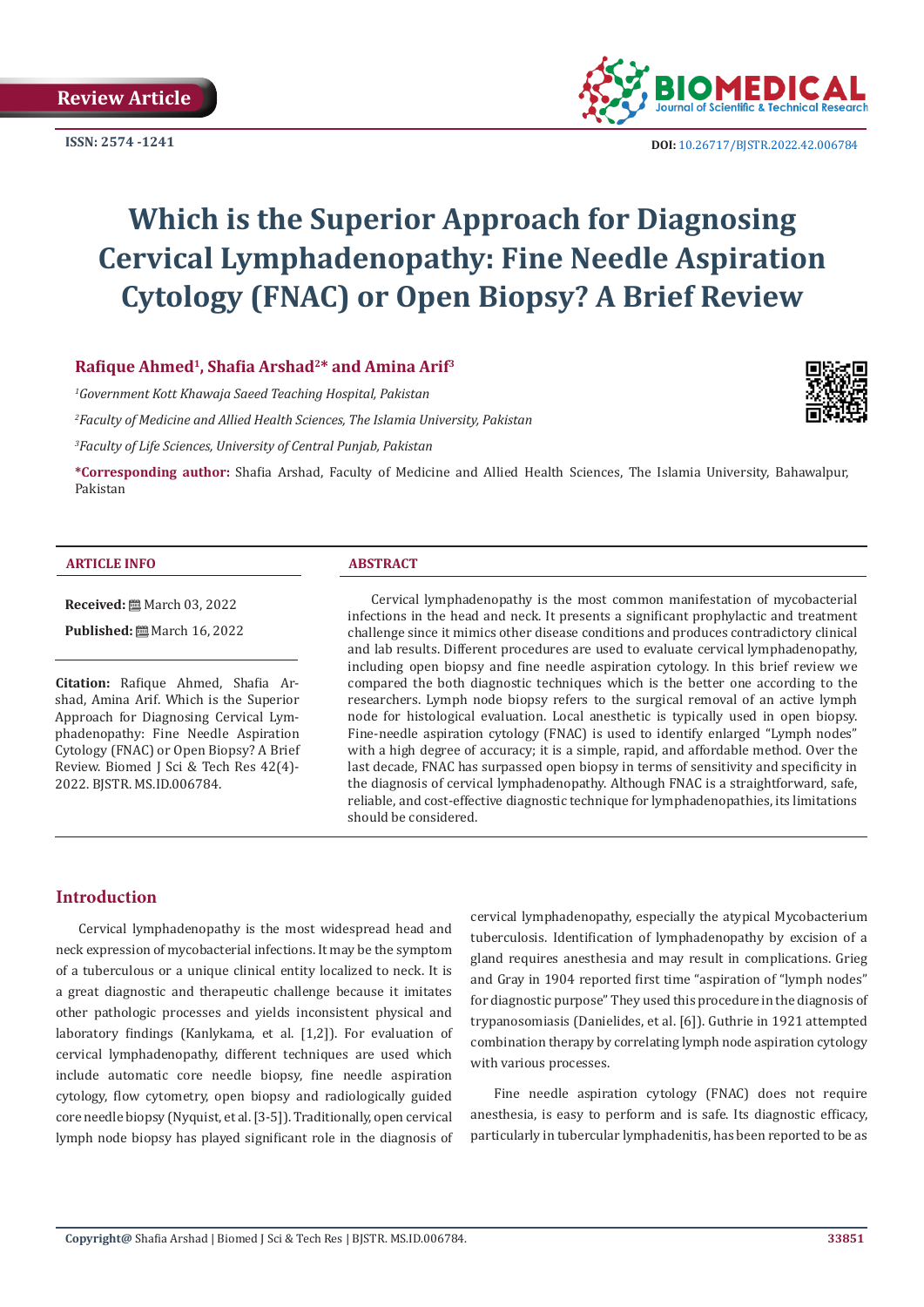high as histo-pathology (Jimenez Heffernan, et al. [7]). Fine Needle Aspiration Cytology is a procedure where by small amount of tissue or cells is aspirated from a pathological lesion with the help of fine 10 ml disposable syringe with 21- or 22-gauge needles. Virtually any superficial organ or tissue can be sampled through this procedure. Easily targeted organs include thyroid, breast, or "Lymph nodes" Whereas deep organs like Lungs, liver, kidney, mediastinum, and retroperitoneum are aspirated with the guidance of ultrasound or computed tomography. FNAC is an inexpensive, safe and quick procedure, and when performed by experienced worker is quite accurate (De Cursi, et al. [8]). Transforming cytology from a primarily screening tool to powerful diagnostic technique, FNAC has contributed a lot (Koo V, et al. [9]).

For the diagnoses of enlarged "Lymph nodes" with a high degree of accuracy; Fine-needle aspiration cytology (FNAC) is used, it is an easy, quick, inexpensive technique (Choudhury, et al. [10]). In malignant lymphadenopathy diagnosis, the accuracy of FNAC ranges from 79% to 94.5% (Knappe, et al. [11]). Using multi variate logistic regression some factors are identified that were significantly associated with the malignant lymphadenopathy. They include increasing age, fixed neck masses, Patients's history of malignant disorder, increase in the number of ENT examination etc (Al Kadah, et al. [12]) Over the last 10 years, FNAC has gained a more important role than open biopsy in the diagnosis of cervical lymphadenopathy with high sensitivity and specificity. The aim of this review was to compare the diagnostic accuracy of the both techniques, so that a technique could be offered to the patients with cervical lymphadenopathy in future.

#### **Fine Needle Aspiration Cytology FNAC:**

In 1937, Ferguson, thirteen pioneers of prostatic aspirations, wrote: "The only function of aspiration biopsy is to differentiate neoplastic from non-neoplastic tissue". Today, this concept still remains the primary goal. There are, however, a number of additional indications for the procedure. These include:

- Identification of the tissue constituting the mass (especially in the neck) (Salgarelli, et al. [13]). Recovery of specific organisms, and use in research.
- Among the advantages of aspiration biopsy which are numerous and as following:
- **1.** It usually is an office procedure, necessitating neither patient preparation nor specialized anesthesia.
- **2.** It eliminates or modifies lengthy periods of "watchful waiting."
- **3.** It is safe and almost painless.
- **4.** Both the procedure and its interpretation may be completed rapidly.
- **5.** Sensitivity and specificity are high.
- **6.** It is cost-effective and ideal for implementation of diagnosisrelated groups (DRGs)

FNAC should be used as part of the initial examination of the patient and, when indicated, should be equal in priority to a chest radiograph or electrocardiogram. Specific limitations of FNAC must be understood. Open biopsy should be performed whenever indicated. The two methods are not in opposition and may even complement each other. Limitations decrease as interpretative expertise rises, but still include: An inability to diagnose unusual tumors, difficulty in the classification of neoplasms, inappropriate or insufficient biopsy specimens. There is the great potential to aspirate a cellular material because aspiration of an exact cystic mass is an important step concerned with the diagnosis as well as treatment. When FNA is accompanied with ultrasonographic guidance, the best results are obtained that can improve the accuracy of the sampling; a cytologist stains and previews the slides before the procedure is completed. Other than this when a lymphoma is suspected, it also provides the best chance to obtain additional material for flow cytometry (Gourin [14]). The choice of the therapy i.e. surgery, radiation or chemotherapy depends on the accurate diagnosis of the aspirated material. If there is any doubt about the result regarding interpretation of the aspirate, decisions on further therapy should be delayed until the aspirate is accurately diagnosed with confidence.

The use of FNAC under the appropriate conditions is important. As FNAC complements clinical diagnosis, after a thorough history and physical examination, it should not be taken into account. These limitations are similar to those encountered with formal biopsy. Sometimes, special test such as electron microscopy or immunochemistry, as well as tissue sections can be used to establish a specific diagnosis on FNAC. A problem unique to FNAC, however, is the effect of fibrosis on adequate biopsy sampling. Still almost no absolute contraindications are provided by fine-needle aspiration. For the sake of contraindications along with fine-needle aspiration, computed tomography (CT) or ultrasonography (US) is available for the guidance; especially when the physician is concerned about proximity to particular organ (Halloush, et al. [15]). Coagulopathy is also applied with some concerns. Efforts should be directed to correction of the coagulation defects, as most FNAC procedures are elective. These are also an important measure, before the procedure, with the patients who are anticoagulated, some reversal of the drug is usually done. In all cases, proper compression after the procedure is essential. Few complications result from FNAC, and these must be compared with those from incisional or excisional biopsy. Seeding of tumor cells, the most frequently cited limitation of aspiration biopsy, is almost a myth. A handful of cases have been recorded in the thousands of reports from the world literature.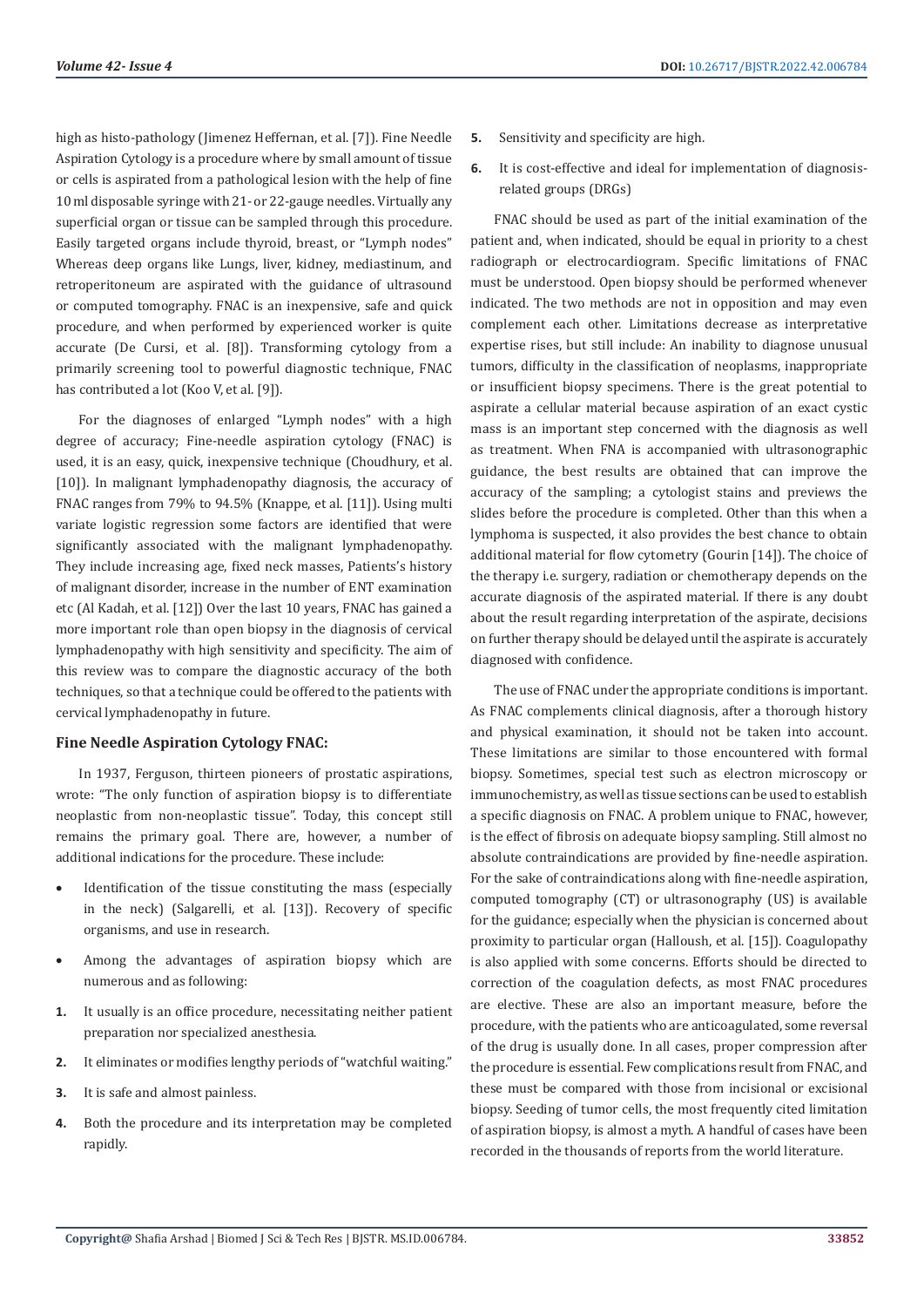Despite the potential danger of dispersal of tumor cells, 12 long-term studies indicate scant risk. Following NAB, there was no recurrence of tumor along the needle tract during a 10-year study of 175 patients with mixed tumor of the salivary glands or during a 5-year study of 469 patients with prostatic carcinoma treated only with hormones. Moreover, the procedure had no adverse influence on prognosis in a 5-year comparative study of patients with renal carcinoma or in a 15-year study of patients with breast carcinoma. Morbidity following aspiration biopsy is rare. The pitfalls which are applicable to all body sites include; Inexperience, Inflammation, and Fibrosis. Today, the chief cause of both false-positive and a falsenegative diagnosis is still in experience, not only in interpretation of the FNAC but also in FNAC biopsy technique and specimen preparation. Aspiration biopsy adds a significant dimension to the art of diagnosis. When it is used correctly, this procedure has a high specificity and accuracy, with the latter ranging from about 80 to 97%.

#### **Open Biopsy for Cervical Lymph Nodes**

For histological examination, the surgical excision of an active lymph node is called Lymph node biopsy. This technique usually employs the use of local anesthesia and a sample that is commonly taken from superficial nodes in the cervical, supraclavicular, axillary, or inguinal region. Excision is usually more preferred technique because it provides a larger specimen that can be used for different purposes. Lymph node enlargement could be because of the malignant or non-malignant causes, discrimination between them is done by microscopic examination of the specific tissue. Hodgkin's disease is the condition in which lymphoma affects the entire lymph system, and this is the vital type of the cancer prevailing in adolescents as well as young adults. Metastatic cancer can also be the cause of the lymph node malignancy. Sometimes surgical biopsy for diagnosis purpose is applied to the patients with enlarged superficial "lymph nodes" and the pathology associated with biopsy have been described in many case series (Nathanson, et al. [16]).

To assist the patient in making a decision to go for an open surgical biopsy, the development of clinical algorithms is very helpful (Vassilakopoulos [17]) because of the reference of the patients to a specialist's clinic there have not found its general application. Sometimes due to the lack of the awareness in patients, with enlarged superficial "lymph nodes", they are unable to manage it rationally. In United Kingdom public health authorities have arouse a call to help the patient and rationalize them where to go for the management of the disease (Mc Alister, et al. [18]). For the public ease and awareness there have been some reports available giving the understanding about the importance of generic neck lump clinics (Kishore, et al. [19,20,21]).

#### **Comparison of the Two Biopsy Techniques**

For many reasons including; no tumor spread, no inconvenient wound to deform future surgical intercession, no delay between diagnosis and treatment and because of its simplicity, "fine needle aspiration biopsy is preferable to open biopsy of a cervical "lymph nodes". When there is the need to obtain preoperative positive histological diagnosis and by needle biopsy, a diagnosis of malignancy cannot be made, then an open biopsy procedure can be adopted conditionally it can be followed by a frozen section, associated with definitive neck dissection. Open cervical "lymph nodes" biopsy, alters the outcome of treatment by modifying the patterns of lymphatic drainage and creates a wound which distorts future surgical intervention (Pynnonen, et al. [22]).

Neck lump clinics", offer many advantages to the patients that include referral pathways, so that patients may clearly know where they have to go for the treatment and also the quick cure done by experienced, specialized and trained teams for the implementation of the procedures using latest resources. Because of the elevated concentrations of special clinics, the availability fine needle aspiration cytology along with the ultrasound scanning and outpatient laryngopharyngoscopy has become competent and costeffective. In such types of the clinic's patients get all the facilities under one roof (Mc Combe, et al. [23,19]). Once a diagnosis has been made, clear pathways for onward referral establishes that reducing the delay in the treatment. Further investigations done in this regard indicated that in 45% of all lymph node biopsies no treatment is required because it shows non-specific lymphadenopathy. Ultrasound scanning has become sophisticated and precise diagnostic instrument, in case of the negative results diagnosis other non-surgical procedures can also be followed including cytological analysis (Schafernak, et al. [24]) or by ultrasound scanning (Blum, et al. [25,26]). Amongst the children, where there is the maximum need to avoid the surgery, the biopsy success rate is not satisfactory, up to 85% cases show negative indications.

#### **Conclusion**

FNAC is a very useful diagnostic tool in patients having significant lymphadenopathy. By the application of FNAC, the metastatic carcinomas, and tuberculous lymphadenopathy can be diagnosed accurately. Although open biopsy for histological confirmation is gold standard, it has its limitations because it distorts the surgical planes and may increase risk of induction of tumor spread especially in metastatic upper and middle cervical "lymph nodes "which are potentially curable with radiotherapy or node dissection. FNAC is preferable and if it is positive then the advancement can be made to the treatment of the neck without excisional biopsy of the inflamed "lymph nodes". Finally, it can be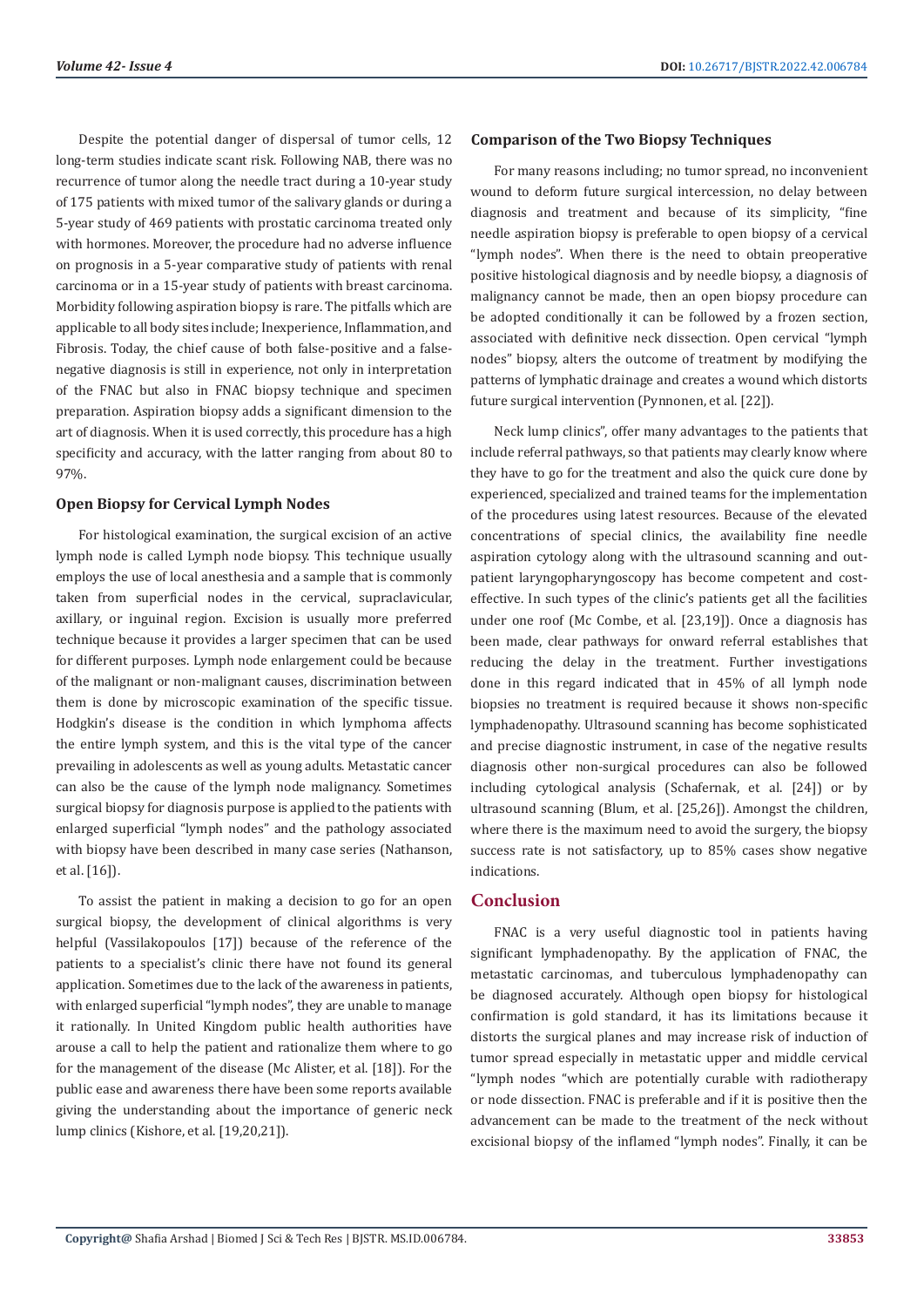concluded that, FNAC is simple, safe, reliable and cost-effective diagnostic tool for lymphadenopathies but the limitation of the procedure should be kept in mind. If FNAC is negative it does not rule out the disease and should be followed by open biopsy for histopathological confirmation.

### **References**

- 1. [Kanlykama M, Mumbuç S, Bayazy Y, Sirikci A \(2000\) Management](https://pubmed.ncbi.nlm.nih.gov/10845042/)  [strategy of mycobacterial cervical lymphadenitis. J Laryngol Otol 114\(4\):](https://pubmed.ncbi.nlm.nih.gov/10845042/)  [274-278.](https://pubmed.ncbi.nlm.nih.gov/10845042/)
- 2. [Bezabih M \(2001\) Cytological diagnosis of soft-tissue tumours.](https://pubmed.ncbi.nlm.nih.gov/11380559/)  [Cytopathology 12\(3\): 177-183.](https://pubmed.ncbi.nlm.nih.gov/11380559/)
- 3. [Nyquist G G, Tom W D, Mui S \(2008\) Automatic core needle biopsy: A](https://pubmed.ncbi.nlm.nih.gov/18283162/)  [diagnostic option for head and neck masses. Arch Otolaryngol Head](https://pubmed.ncbi.nlm.nih.gov/18283162/)  [Neck Surg 134\(2\): 184-189.](https://pubmed.ncbi.nlm.nih.gov/18283162/)
- 4. Kim B M, Kim E K, Kim M J, Yang W I, Park C S, et al. (2007) Sonographically guided core needle biopsy of cervical lymphadenopathy in patients without known malignancy. J Ultrasound Med 26(5): 585-591.
- 5. Wakely P E, Kneisl J S (2000) Soft tissue aspiration cytopathology. Cancer 90(5): 292-298.
- 6. [Danielides V, Patrikakos G, Moerman M, Bonte K, Dhooge C, et al. \(2002\)](https://pubmed.ncbi.nlm.nih.gov/12232477/)  [Diagnosis, management and surgical treatment of non-tuberculous](https://pubmed.ncbi.nlm.nih.gov/12232477/)  [mycobacterial head and neck infection in children. ORL 64\(4\): 284-289.](https://pubmed.ncbi.nlm.nih.gov/12232477/)
- 7. [Jiménez Heffernan, J A Vicandi, B López Ferrer P, Hardisson D, Viguer](https://pubmed.ncbi.nlm.nih.gov/11393058/)  [J M, et al. \(2001\) Value of fine needle aspiration cytology in the initial](https://pubmed.ncbi.nlm.nih.gov/11393058/)  [diagnosis of Hodgkin's disease. Acta cytologica 45\(3\): 300-306.](https://pubmed.ncbi.nlm.nih.gov/11393058/)
- 8. De Cursi J A T, Marques M E A, De Assis Cunha Castro C A C, et al. (2020) Fine-Needle Aspiration Cytology (FNAC) is a reliable diagnostic tool for small breast lesions (≤ 1.0 cm): a 20-year retrospective study. Surg Exp Pathol 3.
- 9. [Koo V, Lioe T F, Spence R A \(2006\) Fine needle aspiration cytology](https://pubmed.ncbi.nlm.nih.gov/16457406/)  [\(FNAC\) in the diagnosis of granulomatous lymphadenitis. Ulster Med J](https://pubmed.ncbi.nlm.nih.gov/16457406/)  [75\(1\): 59-64.](https://pubmed.ncbi.nlm.nih.gov/16457406/)
- 10. [Choudhury A Allam, Tuhin Sultana, Belayat Hossain S, A Sufi Ahmed](https://www.banglajol.info/index.php/BSMMUJ/article/view/8632)  [Amin \(2011\) "Diagnosis of Parotid Gland Mass by the Fine Needle](https://www.banglajol.info/index.php/BSMMUJ/article/view/8632)  [Aspiration Cytology \(FNAC\) and it s Histopathological Correlation-2](https://www.banglajol.info/index.php/BSMMUJ/article/view/8632)  [Years Study in BSMMU, Dhaka." Bangabandhu Sheikh Mujib Medical](https://www.banglajol.info/index.php/BSMMUJ/article/view/8632)  [University Journal 4\(2\): 65-69.](https://www.banglajol.info/index.php/BSMMUJ/article/view/8632)
- 11. [Knappe A, Hör S, Wittmann S, Fickenscher H \(2000\) Induction of a](https://pubmed.ncbi.nlm.nih.gov/10729163/)  [novel cellular homolog of interleukin-10, AK155, by transformation of T](https://pubmed.ncbi.nlm.nih.gov/10729163/)  [lymphocytes with herpesvirus saimiri. Journal of virology 74\(8\): 3881-](https://pubmed.ncbi.nlm.nih.gov/10729163/) [3887.](https://pubmed.ncbi.nlm.nih.gov/10729163/)
- 12. [Al Kadah B, Popov H H, Schick B, Knöbber D \(2015\) Cervical](https://pubmed.ncbi.nlm.nih.gov/25294051/)  [lymphadenopathy: study of 251 patients. European Archives of Oto-](https://pubmed.ncbi.nlm.nih.gov/25294051/)[Rhino-Laryngology 272\(3\): 745-752.](https://pubmed.ncbi.nlm.nih.gov/25294051/)
- 13. Salgarelli A C, Cappare P, Bellini P, Collini M (2009) Usefulness of fineneedle aspiration in parotid diagnostics. Oral Maxillofac Surg 13(4): 185-190.
- 14. [Gourin C G, Johnson J T \(2000\) Incidence of unsuspected metastases in](https://pubmed.ncbi.nlm.nih.gov/11037817/) [lateral cervical cysts. Laryngoscope 110\(10\): 1637-1641.](https://pubmed.ncbi.nlm.nih.gov/11037817/)
- 15. [Halloush R A, F A Khasawneh, H A Saleh, A O Soubani, T J Piskorowski,](https://pubmed.ncbi.nlm.nih.gov/17250603/) [et al. \(2007\) "Fine needle aspiration cytology of lung lesions: a](https://pubmed.ncbi.nlm.nih.gov/17250603/) [clinicopathological and cytopathological review of 150 cases with](https://pubmed.ncbi.nlm.nih.gov/17250603/) [emphasis on the relation between the number of passes and the](https://pubmed.ncbi.nlm.nih.gov/17250603/) [incidence of pneumothorax." Cytopathology 18\(1\): 44-51.](https://pubmed.ncbi.nlm.nih.gov/17250603/)
- 16. [Nathanson S David \(2003\) "Insights into the mechanisms of lymph node](https://pubmed.ncbi.nlm.nih.gov/12872364/) [metastasis." Cancer 98\(2\): 413-423.](https://pubmed.ncbi.nlm.nih.gov/12872364/)
- 17. Vassilakopoulos T P, Pangalis G A (2000) Application of a prediction rule to select which patients presenting with lymphadenopathy should undergo a lymph node biopsy. MEDICINE BALTIMORE 79(5): 338-347.
- 18. [Mc Alister F A, Bertsch K, Man, J Bradley, J Jacka M, et al. \(2005\) Incidence](https://pubmed.ncbi.nlm.nih.gov/15563632/) [of and risk factors for pulmonary complications after nonthoracic](https://pubmed.ncbi.nlm.nih.gov/15563632/) [surgery. American journal of respiratory and critical care medicine](https://pubmed.ncbi.nlm.nih.gov/15563632/) [171\(5\): 514-517.](https://pubmed.ncbi.nlm.nih.gov/15563632/)
- 19. [Kishore A, Stewart C J, R Mc Garry G W, MacKenzie K \(2001\) One stop](https://pubmed.ncbi.nlm.nih.gov/11843931/) [neck lump clinic; phase 2 of audit. Clin Otolaryngol 26\(6\): 495-497.](https://pubmed.ncbi.nlm.nih.gov/11843931/)
- 20. [Murray A, Stewart C J, R Mc Garry G W, MacKenzie K \(2000\) Patients with](https://pubmed.ncbi.nlm.nih.gov/11122282/) [neck lumps: can they be managed in a 'one‐stop'clinic setting?. Clinical](https://pubmed.ncbi.nlm.nih.gov/11122282/) [Otolaryngology & Allied Sciences 25\(6\): 471-475.](https://pubmed.ncbi.nlm.nih.gov/11122282/)
- 21. Smith O D, Ellis P D, Bearcroft P W, Berman L H, Grant J W, et al. (2000) Management of neck lumps--a triage model. Annals of the Royal College of Surgeons of England 82(4): 223.
- 22. [Pynnonen Melissa A, M Boyd Gillespie, Benjamin Roman, Richard M](https://pubmed.ncbi.nlm.nih.gov/28891406/) [Rosenfeld, David E Tunkel, et al. \(2017\) "Clinical practice guideline:](https://pubmed.ncbi.nlm.nih.gov/28891406/) [evaluation of the neck mass in adults."Otolaryngology–Head and Neck](https://pubmed.ncbi.nlm.nih.gov/28891406/) [Surgery 157\(2\\_suppl\): S1-S30.](https://pubmed.ncbi.nlm.nih.gov/28891406/)
- 23. [Mc Combe A, George E \(2002\) One-stop neck lump clinic. Clin Otolaryngol](https://pubmed.ncbi.nlm.nih.gov/12383308/) [27\(5\): 412.](https://pubmed.ncbi.nlm.nih.gov/12383308/)
- 24. [Schafernak K T, Kluskens L F, Ariga R, Reddy V B, Gattuso P, et al. \(2003\)](https://pubmed.ncbi.nlm.nih.gov/14648787/) [Fine-needle aspiration of superficial and deeply seated lymph nodes on](https://pubmed.ncbi.nlm.nih.gov/14648787/) [patients with and without a history of malignancy: review of 439 cases.](https://pubmed.ncbi.nlm.nih.gov/14648787/) [Diagn Cytopathol 29\(6\): 315-319.](https://pubmed.ncbi.nlm.nih.gov/14648787/)
- 25. [Blum A, Schlagenhauff B, Stroebel W, Breuninger H, Rassner G, et al.](https://pubmed.ncbi.nlm.nih.gov/10861430/) [\(2000\) Ultrasound examination of regional lymph nodes significantly](https://pubmed.ncbi.nlm.nih.gov/10861430/) [improves early detection of locoregional metastases during the follow](https://pubmed.ncbi.nlm.nih.gov/10861430/)[up of patients with cutaneous melanoma: results of a prospective study](https://pubmed.ncbi.nlm.nih.gov/10861430/) [of 1288 patients. Cancer 88\(11\): 2534-2539.](https://pubmed.ncbi.nlm.nih.gov/10861430/)
- 26. [Tschammler A, Beer M, Hahn D \(2002\) Differential diagnosis of](https://pubmed.ncbi.nlm.nih.gov/12111071/) [lymphadenopathy: power Doppler vs color Doppler sonography.](https://pubmed.ncbi.nlm.nih.gov/12111071/) [European radiology 12\(7\): 1794-1799.](https://pubmed.ncbi.nlm.nih.gov/12111071/)